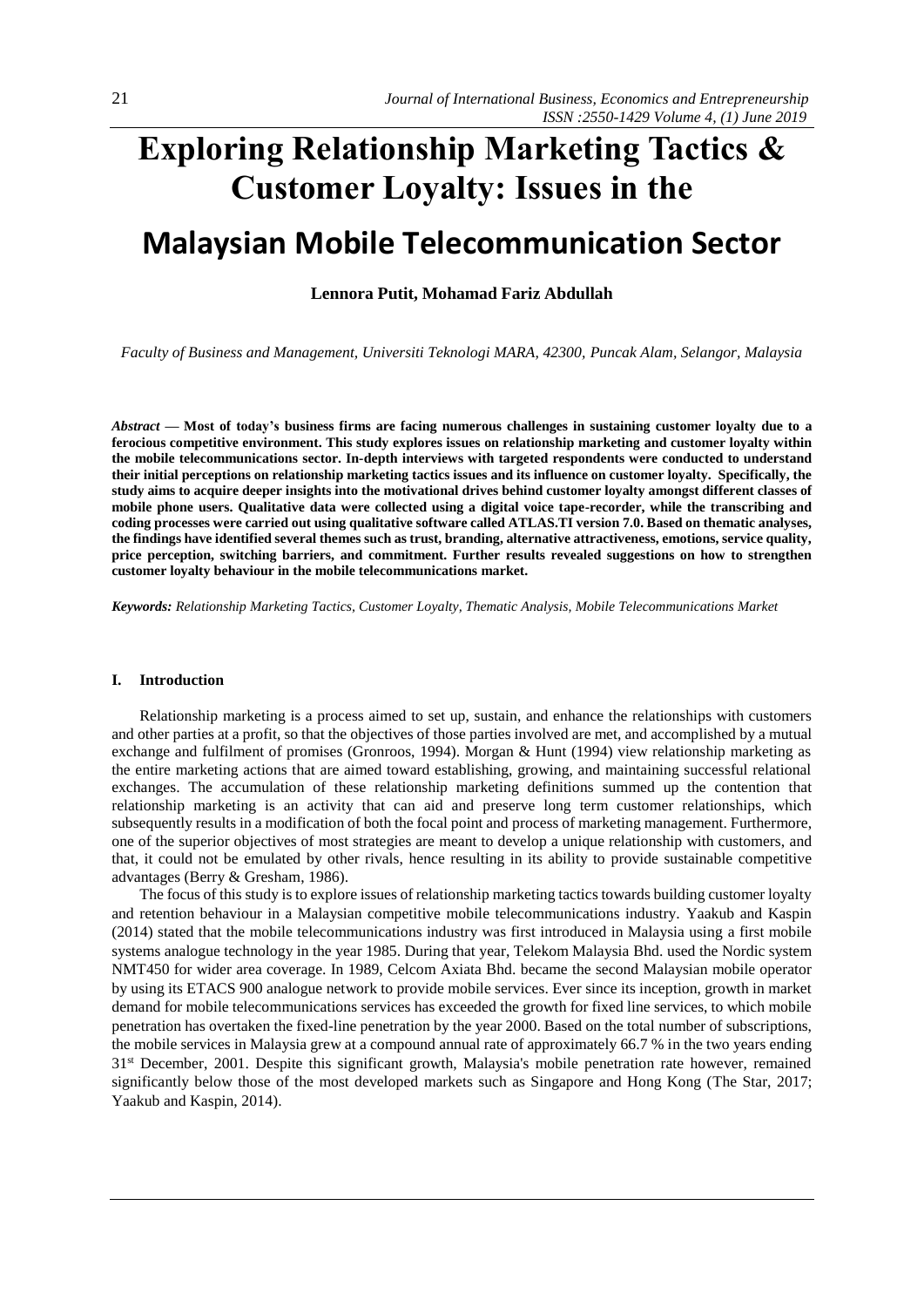# **II. Research Problem**

Bansal, Taylor & James (2005) and Abdullah, Putit and Teo (2014) highlighted the need for a better understanding of relationship tactics that "pull" or "push" customers from their service providers. The authors pointed out several important factors comprising of quality, satisfaction, value, trust, price perception, commitment, alternative attractiveness, attitude towards switching, subjective norms, switching costs, prior switching experience and variety seeking on retaining customers. However, not many researchers have examined all the antecedents, resulting in the under - utilization of exploring these factors. For that reason, this study is specifically conducted to gain a deeper understanding on relationship marketing tactics (RMT) with the exploration of other variables in its influence on customer loyalty. Zhang and Feng (2009), Abdullah et al (2014), and Gupta and Sahu (2015) argued that even though comprehensive researches have been carried out toward RMT, there is still little knowledge about its effect on customer loyalty. The authors have pointed out that there is a positive influence of the RMT, relationship quality, and customer loyalty, but their studies have only focused on several variables (service quality, price perception, brand image and value offers), resulting in limited findings.

Meanwhile, Tseng (2007) has utilized different kinds of tactics to measure relationship quality. The research has explored five types of RMT's such as direct mail, tangible rewards, interpersonal communication, and preferential treatment on how they influence the customer's perception on long term relationship. Raza & Rehman (2012) on the other hand, discovered that relationship marketing has become a fundamental part of service industry but at the same time, argued that many of the marketing tactics were still a failure or ineffective to the customers. Rizomyliotis, Konstantoulak, Kaminakis, Giovanis and Papastathopoulos (2018) further found that trust does affect customer loyalty in the study of mobile telecommunication market. Without trust, chances for customers to switch to another brand would be inevitable, hence resulting in a behavioural display called switching. This behaviour acts as push factors for customers to move to other service providers that they believe can meet their expectations. In essence, most marketers are still struggling with the question of specific tactics that can be successfully applied to secure customer loyalty.

In addition, an observation on recent issues in the Malaysian mobile telecommunications industry further justified an execution of this study. Intense competition leading to ongoing price wars amongst the mobile service providers in the mobile space such as Maxis Bhd, DiGi.Com Bhd and Celcom Axiata Bhd has posed a significant challenge to growth in the industry (The STAR, 2017). Malaysian Reserve (2017) noted that the Maxis Bhd has lost more than one million subscribers since the year 2015. The report cited that in the first quarter of 2016, Maxis has lost about 400,000 subscribers. This situation continued in the second quarter, of which 149,000 subscribers had left the Maxis and another loss of 203,000 subscribers in the third quarter of 2016, which then was no longer recognized as the mobile telecommunications market leader in Malaysia. This has resulted in the significant fall of Maxis shares by 7% in the stock market. Experts have argued that this situation was due to its slow reaction to the market changes than its competitors. In addition, it was also heavily dependent on Maxi's brand reputation with a high price, rather than offering more attractive packages to the customers. RHB Research Institute (2016) also predicted that about 72% to 78% of Maxis customers would be attracted to the plan and more attractive prices offered by their competitors such as Digi, Celcom and U-Mobile. Although Maxis has implemented a marketing strategy that positioned its brand as a premium brand amongst other mobile service providers in an attempt to create loyal customers, the reliance on brand reputation is no longer seen as a successful marketing strategy.

#### **III. Research Method**

A semi-structured personal interview was conducted with eight selected participants at a public university in Peninsular Malaysia. The participants comprised of active mobile phone users registered with different telecommunications service providers such as Digi, Maxis and Celcom; and were given code names from U1 until U8. These participants were then interviewed based on a list of questions expanded from the study's primary research questions. The questions were open-ended, allowing the participants to freely express their experiences, thoughts, and feelings regarding the mobile telecommunication services. Subsidiary questions were improvised during the interview. In this study, all interviews were recorded by a digital voice tape recorder, while the transcribing and coding process was done with qualitative software called ATLAS.TI 7.0. Fereday and Muir-Cochrane (2006) stated that thematic analysis is a search for important themes that emerge from cases, involving theme recognition, analysing the relevant text and recurrent words, and identifying emerging themes become the categories for analysis. For this study, interpretations of responses were undertaken based on multiple readings, line by line, in order to capture a holistic image of participants' viewpoints. This analysis complemented the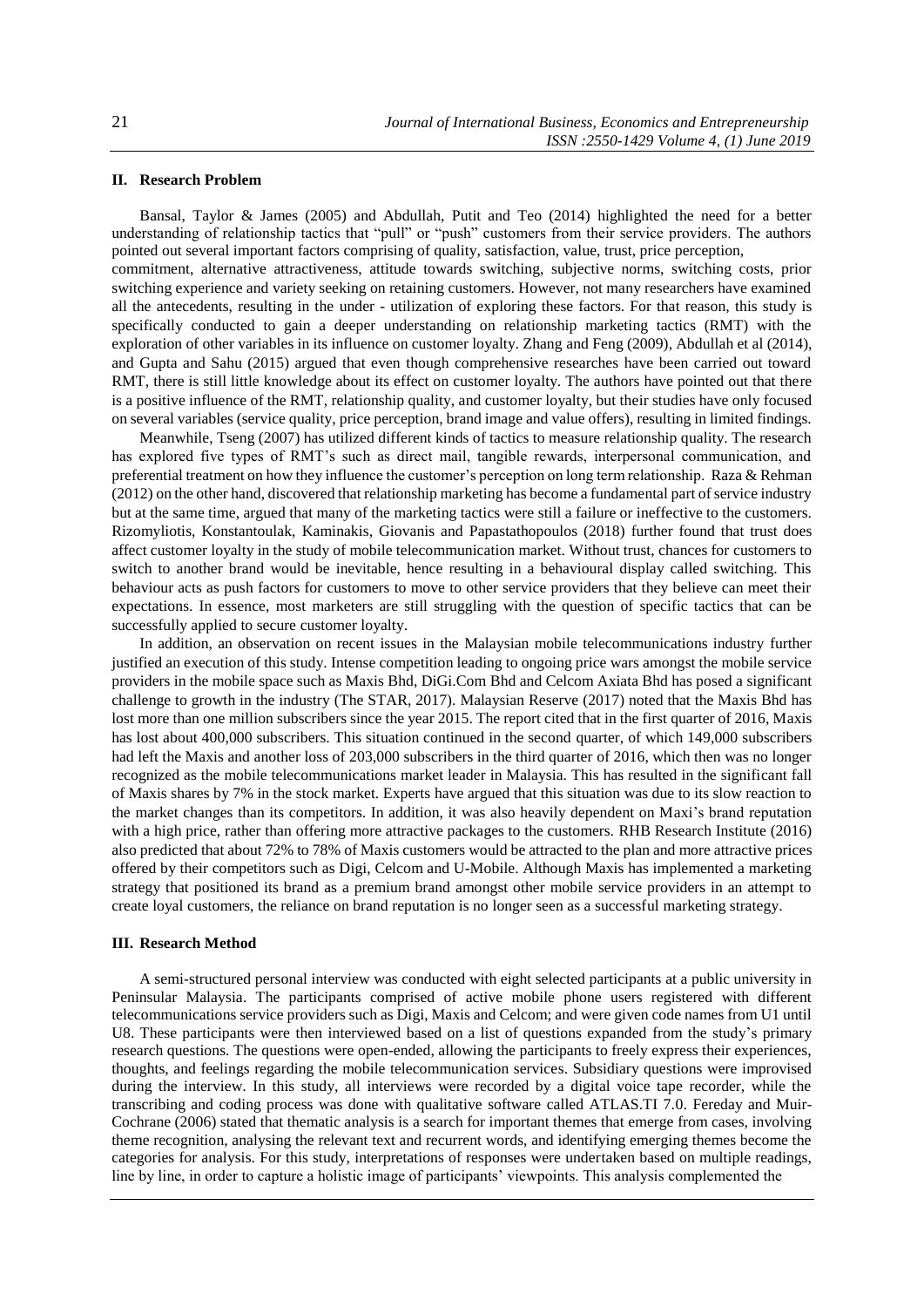research questions by allowing such phenomena to emerge concurrently with themes. In this study, the themes or subthemes are subsequently clustered and assigned pertinent phrases that amplified the meaning of themes.

# **IV. Results and Findings**

Based on the interview results, the study has discovered several themes that were grounded in the semistructured questions such as trust, branding, alternative attractiveness, emotions, service quality, price perception, switching barriers, and commitment, which were also supported in the literature. Figure 1 displays the main themes that have an impact on customer loyalty:



**Figure 1: Identified Themes of RMT Influencing Customer Loyalty in the Malaysian Mobile Telecommunication Sector**

Figure 1 demonstrates themes that were grounded from the interview. Firstly, most participants spoke about alternative attractiveness. Staying loyal to a current mobile service provider would depend on the alternative attractiveness to be offered. Secondly, most discussed issues were on the service providers' brand image. The respondents talked about the advantages of consuming a mobile service provider with strong brands, and how a strong brand can influence their level of confidence. These results were subsequently followed by other issues regarding trust, emotion factors, price perception, commitment, service quality, and switching barriers respectively. The findings also revealed suggestions and opinions from the participants on how to strengthen customer loyalty in the Malaysian mobile telecommunications sector, and they further discussed on the "push" factors that could be a major point of why the customers might have a switching behaviour. This section begins with the discussion and justification of each theme discovered as follows:

## • **Alternative Attractiveness**

Bansal et. al. (2005) defines alternative attractiveness as any attractive factors at a destination that can act as a pull factor for the customer to the said destination. This statement is supported by Bashir (2011), who insisted that customers will switch to services that are friendlier, reliable, or higher quality. The result shows that 28.9% of the participants' conversation talked about the attractive packages provided by their current mobile service providers. Examples are good network coverage, high internet speed, and data plan which cause them to switch over to that particular service provider and stay loyal. The following comment from U1and U5 presented these points: *U1: "Since I use it, I haven't got any problem to get a signal". U5: "They provide a good package which can attract me to stay*". Meanwhile, U7 has mentioned that: "*Digi provides a very attractive package, for example, Easy Prepaid which allows the customers to enjoy a long call for free".*

#### **• Brand**

 Measuring brand image enables the marketers to recognize their brand's strengths and weaknesses, including customer's perception toward their products or services (Sondoh Jr. et.al., 2007). Brand image occurs when the brand retention is retained in the consumer's mind; it causes the assumptions about a brand (Keller, 1993). The result has shown that 20.1% of the participants' conversation involved brand image, which represents the second most significant factor that affect their loyalty behaviour. Therefore, it is very important for the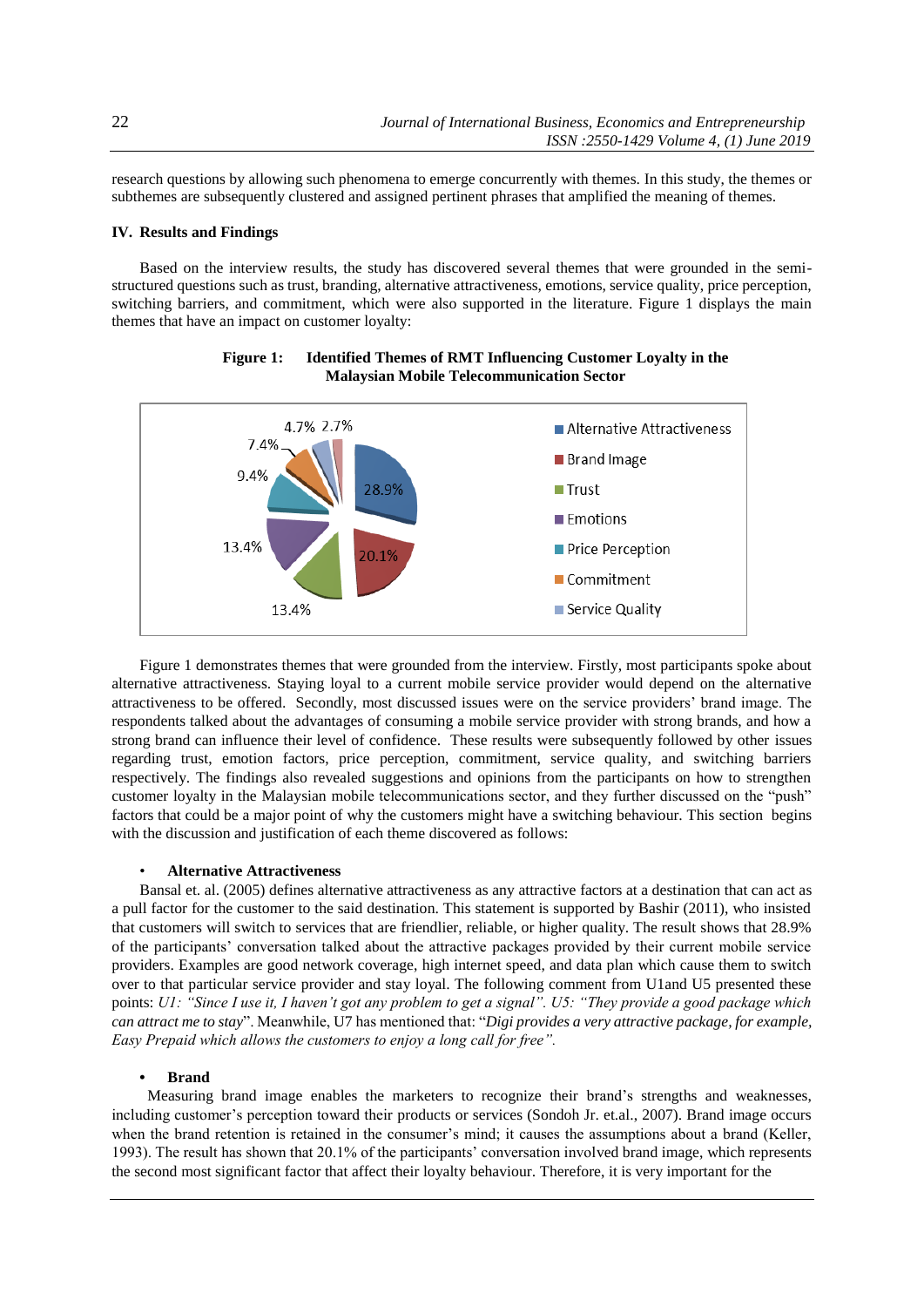telecommunications service firm to build a strong brand image for their customers (Malik et.al., 2012). For example, PM1, has mentioned: *"Maxis can be considered as a premium mobile service provider in Malaysia. They are one step ahead from others".* The statement above shows that MAXIS is considered an established brand, which creates a positive perception in consumer's mind. It will lead towards positive impact over other messages related to the brand (Hsieh & Li, 2008). Customer will have more trust and loyal to brands with good image and reputation (Chinomona, 2016).

## • **Commitment**

Morgan & Hunt (1994) stated that commitment reflects desire to maintain a relationship. Nowadays, customer commitment can be regarded as a key variable in relationship marketing (Fullerton, 2003) and affect customer loyalty (Eskandari, Aali & Heris, 2017). Result reported that 7.4% of the respondents spoke that a

commitment has a significant influence to customer loyalty in the Malaysian mobile telecommunication industry. This study also found that a customer commitment is based on shared values and identification, thus it can develop a significant impact on customer loyalty. U4 has mentioned: *"Commitment is very important to strengthen the loyalty from the customer. If we are not committed towards something, it's easy for us to switch"*. In addition, U2 and U8 also highlighted similar sentiments on level of confidence and commitment needed to remain loyal wth the service provider: "*If we don't have the confidence and commitment to the service provider, we'll never stay with them"*

#### • **Trust**

Trust can be viewed as one of the most relevant factors for a constant and collaborative relationship in business (Akhbar & Parvez, 2009). According to Rizomyliotis et al (2018) and Abtin & Puoramiri (2016), trust has a positive effect on relationship marketing in converting ordinary customers to loyal customers. Moorman et.al. (1993) defined trust as "a willingness to rely on an exchange partner in whom one has confidence". In addition, Morgan & Hunt (1994) also stated that a trust exists when one party has confidence in an exchange partner's reliability and integrity. This study has discovered that a total of 13.4% of the respondent's conversation has spoken about the impact of trust on their loyalty. Most of them revealed that trust is the main factor why they did not have any intention to switch brands. For example, U2 has mentioned: *"If I don't have the trust for my service provider, I won't stay long with them".* Meanwhile, U3 also mentioned: *"For me, as long as I have the confidence with CELCOM, I will continue to consume the services".* In service industry, trust is influenced by perceptions of the service provider's ability, integrity, and goodwill, and also by the customer's experience and service provider's reputation (DeWitt et.al, 2008).

#### **• Emotion**

Bagozzi et.al. (1999) viewed emotion in marketing as a mental state of readiness that arise from cognitive appraisals of events or thoughts, accompanies by psychological processes, often expressed physically such as in gestures, posture, facial features, etc. In other words, an emotion refers to a person's positive and negative feelings (Lee et.al, 2009). Naturally, the emotions experienced by the customers affect their loyalty (DeWitt et.al., 2008). This study has discovered both positive and negative emotions from the customers, resulted from the services that they have experienced with their mobile service providers. A total of 13.4% of the conversations result spoke about how emotions affect the level of loyalty. When the customers recognize that services are good, they would likely be experiencing positive emotions (Westbrook & Oliver, 1991), On the other hand, services are perceived poorly, they would then be likely to experience negative emotions instead (DeWitt et.al., 2008). For example, U5 has mentioned a positive emotion: "*I am so happy and I felt very satisfied with anything related to Celcom".* On the other hand, U1 and U4 stated that: *"Sometimes, my mobile service provider makes me so angry". "If the customer can see they are promoting something that not related, they will feel annoying and angry"*

#### **• Price Perception**

Ziethaml (1988) describes perceived price as anything that a customer gives up or sacrificed in order to gain product or services. Most of the customers will select their service providers strongly depending on price (Nakhleh, 2012; Zhang & Feng, 2009). Interview result has shown that 9.4% of the participants spoke about the influence of price on their loyalty towards Malaysian mobile service providers. However, the perceptions may differ among individual even to the same service provider (Zhang & Feng, 2009). For example, U1 and U7 both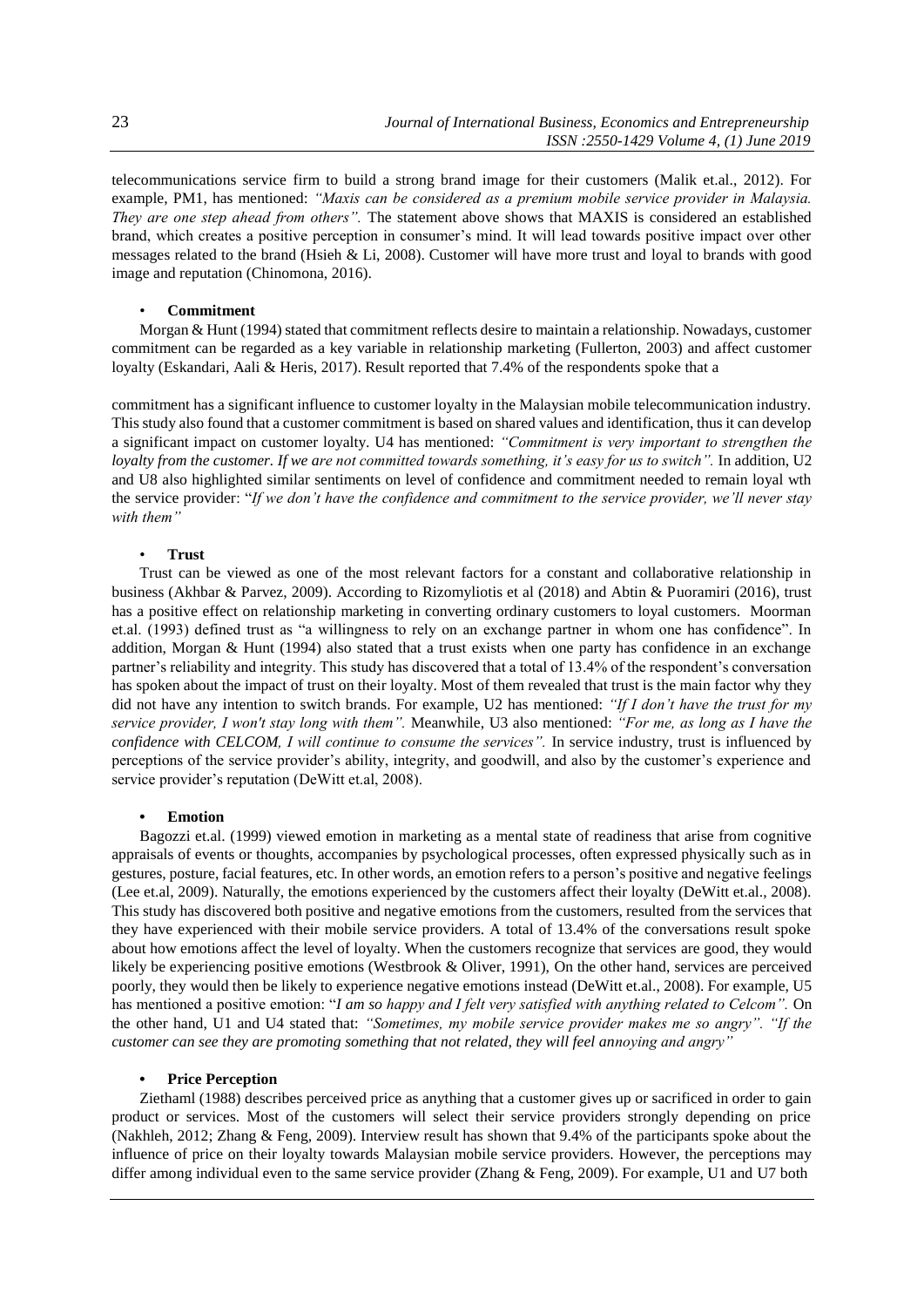used the same service provider, but both have a different perception about the price. U1 has mentioned "*Maxis has provided cheap services".* Meanwhile, U7 insisted that: "*For MAXIS, in term of price of their services, they are quite high for me. But it's okay since they give a good one"*

## **• Switching Barriers**

The customers may still remain with the current service provider even they are not satisfied due to the financial or social loss and psychological burden (Kheiry and Alirezapour, 2012). This situation is called a switching barrier. Jones, Mothersbaugh and Beatty (2000) defines switching barrier as a factor that makes it difficult for any customer to switch a service provider. One example is perceived switching costs (Mannan et.al., 2017). In addition, it is also influenced by economical and psychological incontinences, to which a customer has to tolerate in order to change to a new provider (Kim et.al. 2004). Based on the interview, this study has found that only a small portion of the participants' conversation spoke about how switching barriers affect their loyalty to a current service provider, with a total of 2.4%.

In addition, Jones et.al (2000), Kovesi and Demontrond (2010) also insisted that although unsatisfied, customers are likely to stay with current service providers if factors such as inconveniences of switching or loss of special treatment are high, in order to avoid potential further losses and costs. For example, U2 mentioned: *"For me, in order to switch to another service provider, it will take some time and costs me a lot, so I decide to just stay".* On the other hand, U3 stated that: *"If I change to another service provider, I don't know how good they are, so it's better for me to just stay since I am comfortable with current service provider"*

# **• Service Quality**

The result also revealed that service quality has an impact on customer loyalty in the Malaysian mobile telecommunication industry. A total recorded conversation of 4.7% revealed that the participants decided to stay with their current service providers due to better services and the effectiveness of their service person or salesperson. Parasuraman, Zeithmal & Berry (1988) stated that service quality reflects a customer's judgment about a firm's overall excellent or superiority. In order to capture a long term loyal customer, the service provider needs to maintain the relationship by always offering what the customers need and want (Zhang & Feng, 2009). For example, U1 has mentioned that: *"They have provided good services". "They solved my problem in a good way, so I felt very satisfied".* Previous research has shown that service quality is one of the important contributing factors towards customer loyalty (e.g. Parasuraman et al. (1988); Lin & Wang (2006); Zhang & Feng (2009); Zekiri (2011). In a mobile service industry, service quality is an important factor to assess a service provider's performance (Zhang & Feng, 2009

# **V. Conclusion**

In essence, this paper was aimed at gaining a deeper understanding into the underlying motives for customer loyalty of mobile phone service users. It can be concluded that the exploratory qualitative findings in this study is quite harmonious with the literature. The results have provided key managerial contributions in the areas of relationship marketing strategy and consumer loyalty. Firstly is the ability to provide initial knowledge of customer insights on their consumption preferences, and secondly, is on how RMTs could influence the mobile phone users' decisions to choose their mobile service providers in Malaysia. From the results, it was evident that a mobile service provider's availability of alternative attractiveness in the Malaysian telecommunications market was the strongest factor that could influence customer loyalty. Also, the speed of mobile internet, wider coverage, an attractive package, positive word of mouth (WOM) communication were some of the identified factors that further encouraged customers to choose and remain faithful with a service provider.

#### **References**

Abtin, A., & Pouramiri, M. (2016). The Impact of Relationship Marketing on Customer Loyalty Enhancement (Case Study: Kerman Iran Insurance Company). Marketing and Branding Research, 3, 41-49

Abdullah, F; Putit, L. & Teo, C.B.C (2014) [Impact of Relationship Marketing Tactics \(RMT's\) & Relationship](https://www.sciencedirect.com/science/article/pii/S1877042814029541)  [Quality on Customer Loyalty: A Study Within the Malaysian Mobile Telecommunication Industry,](https://www.sciencedirect.com/science/article/pii/S1877042814029541) Procedia - [Social and Behavioral Sciences,](https://www.sciencedirect.com/science/journal/18770428) [130\(](https://www.sciencedirect.com/science/journal/18770428/130/supp/C)S), 371-378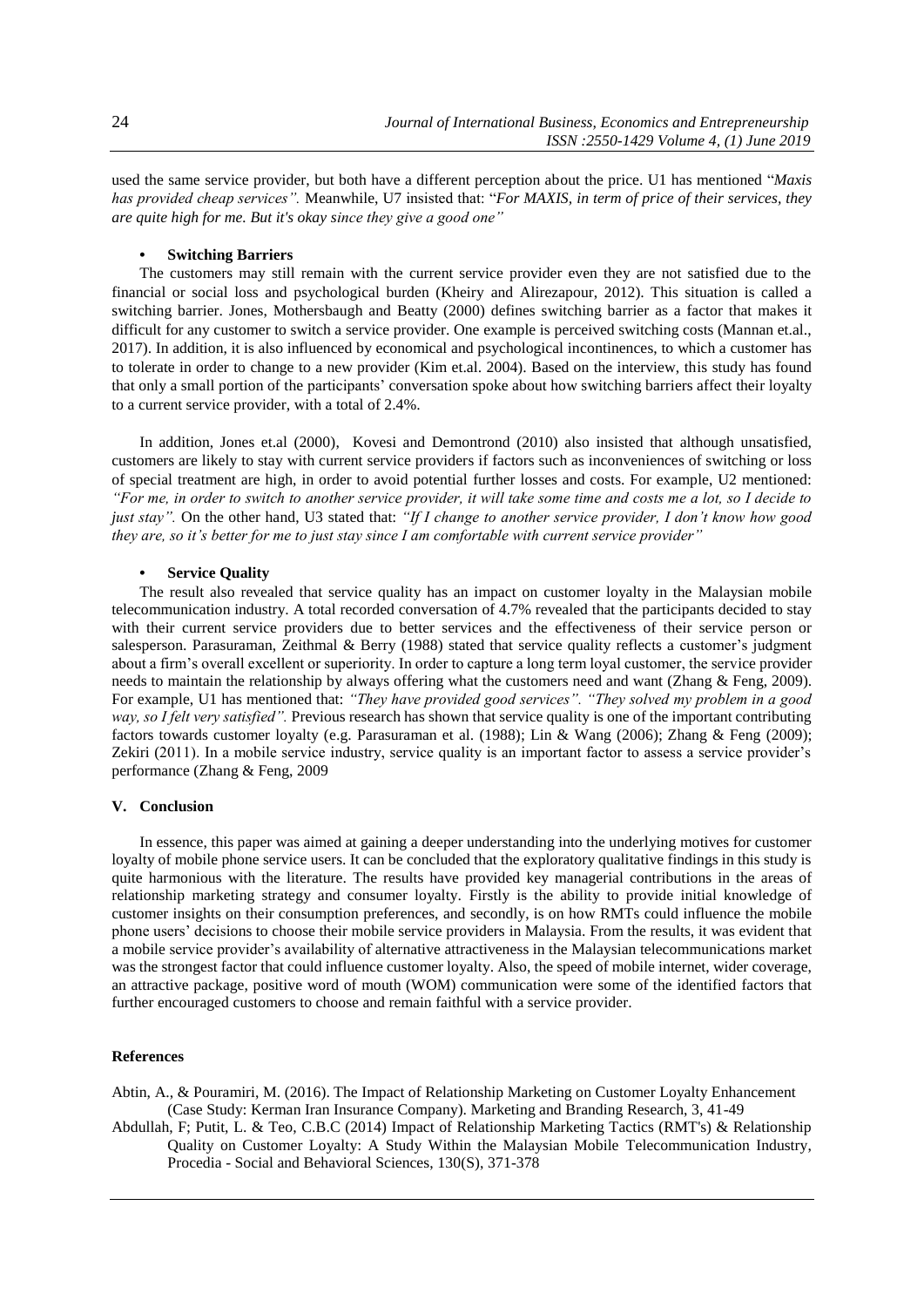- Akbar, M. M., & Parvez, N. (2009). Impact of Service Quality, Trust, and Customer Satisfaction on Customers Loyalty. ABAC Journal, 29(1), 24-38.
- Bagozzi, R. P., Gopinath, M., & Nyer, P. U. (1999). The Role of Emotion in Marketing. Academy of Marketing Science Journal, 27(2), 184-206.
- Bansal, H. S., Taylor, S. F., & James, Y. S. (2005). "Migrating" to New Service Providers: Toward a Unifying Framework of Consumers' Switching Behaviors. Journal of the Academy of Marketing Science, 33(1), 96-115.
- Bashir, N. H. (2011). An Application of the Push-Pull-Mooring Model within the Mobile Service Sector in Kuwait. Unpublished Dissertation, Masters of Business Administration (MBA), Maastricht School of Management (MSM),

Maastricht, Netherland.

- Berry, L. L., & Gresham, L. G. (1986). Relationship Retailing: Transforming Customers Into Clients. Business Horizons, 29 (November-December), 43-47.
- Chinomona, R. (2016). Brand Communication, brand image and brand trust as antecedents of brand loyalty in Gauteng Province of South Africe. African Journal of Economic and Management Studies 7(1), 124- 139.
- DeWitt, T., Nguyen, D. T., & Marshall, R. (2008). Exploring Customer Loyalty Following Service Recovery: The Mediating Effects of Trust and Emotions. Journal of Service Research, 10(3), 269-281.
- Eskandari, H., Aali, S., & Heris, A. B. (2017). The Impact of Relationship Marketing Tactics and Dimensions of the Relationship Quality on Customer Loyalty. Management and Business Research Quarterly 2017(1), 1-13.
- Fereday, J., & Muir-Cochrane, E. (2006). Demonstrating Rigor Using Thematic Analysis: A Hybrid Approach of Inductive and Deductive Coding and Theme Development. International Journal of Qualitative Methods, 5(1), 1-11.
- Gupta A. and Sahu G.P. (2015) Exploring relationship marketing dimensions and their effect on customer loyalty – A study of Indian mobile telecom market. Int. J. Business Innovation and Research, Vol. 9, No. 4, 2015
- Hsieh, A.-T., & Li, C.-K. (2008). The Moderating Effect of Brand Image on Public Relations Perception and Customer Loyalty. Marketing Intelligence & Planning, 26(1), 26-42.
- Jones, M. A., Mothersbaugh, D. L., & Beatty, S. E. (2000). Switching Barriers and Repurchase Intentions in Services. Journal of Retailing, 76(2), 259-274.
- Keller, K. L. (1993). Conceptualizing, Measuring, and Managing Customer-Based Brand Equity. Journal of Marketing, 57(January 1993), 1-22.
- Kheiry, B., & Alirezapour, M. (2012). The Effect of Satisfaction, Trust and Switching Barriers Service Provider On Customer Loyalty: Mobile Phone Users of Iran Cell Campany In Iran. Australian Journal of Basic and Applied Sciences, 6(12), 52-60.
- Kovesi, K., & Demontrond, R. (2010). The Effect of Switching Barriers on Customer Engagement: An Application to the Mobile Phone Services. Paper presented at the International Marketing Trends Congress, Venice, Italy.
- Latip, H. A. (2012). Network Relationships for Business Performance: A Social Capital Perspective. Doctor of Philosophy, RMIT University, Busniness Portfolio.
- Mannan, M., Mohiuddin, M.F., Chowdhury, N., & Sarker, P. (2017). Customer Satisfaction, Switching Intentions, Perceived Switching Costs, and Perceived Alternative Attractiveness in Bangladesh Mobile Telecommunications Market. South Asian Journal of Business Studies 6(2), 142-160.
- Malik, M. E., Ghafoor, M. M., & Iqbal, H. K. (2012). Impact of Brand Image, Service Quality and Price on Customer Satisfaction in Pakistan Telecommunication Sector. International Journal of Business and Social Science, 3(23), 123-129.
- Mattila, A. S., & Enz, C. A. (2002). The Role of Emotions in Service Encounters. Journal of Service Research, 4(4),268-277.
- Morgan, R. M., & Hunt, S. D. (1994). The Commitment -Trust Theory of Relationship Marketing. Journal of Marketing, 58, 20-38.
- Nakleh, H. M. (2012). The Relationship Between Customer Relationship Marketing Tactics, Relationship Quality and Customer Loyalty in Mobile Communication Industry. Academic Research International, 3(2), 538-547.
- Odekerken-Schroder, G., Wulf, K. D., & Schumacher, P. (2003). Strengthening Outcomes of Retailer-Consumer Relationships: The Dual Impact of Relationship Marketing Tactics and Consumer Personality. Journal of Business Research, 56, 177-190.